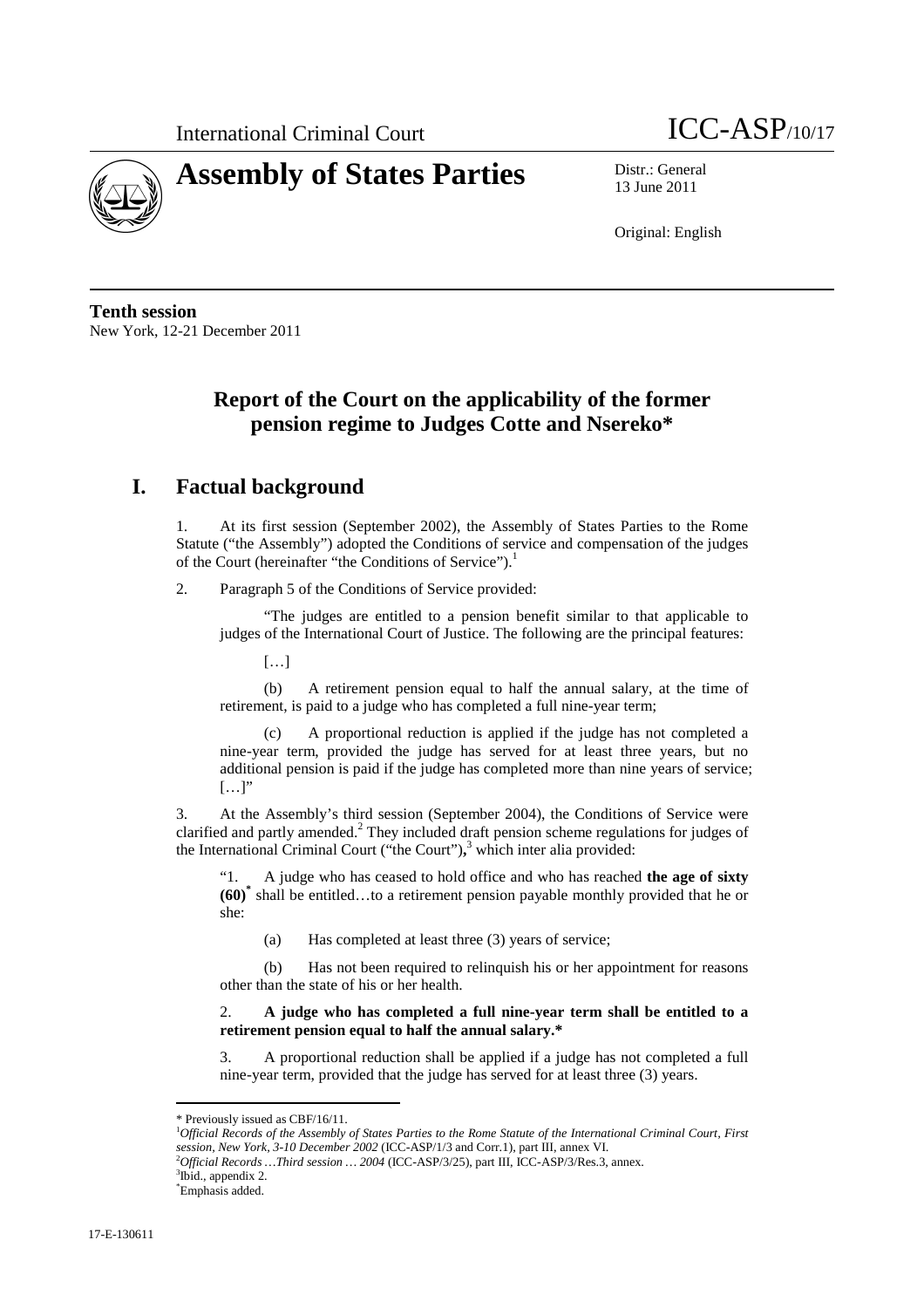4. No additional pension shall be paid if the judge has completed more than a full nine-year term ... ."

In the body of the relevant resolution, the Assembly "[r]equest[ed] the Committee on Budget and Finance to consider the long-term budgetary consequences of the pension scheme regulations for judges..."

4. At its fourth session (November – December 2005), the Assembly decided

"…that the pension scheme of the judges be accounted for and funded on an accrual basis;"<sup>5</sup> and to

"refer to the Committee on Budget and Finance for its consideration and report the issue of the pension terms applicable to judges. The Committee on Budget and Finance should thereby have regard to paragraph 98 contained in the report on the work of its fifth session $<sup>6</sup>$  and to the pension regimes applicable to judges in other</sup> international courts, in order to provide the Assembly with the tools to make an informed decision…".<sup>7</sup>

5. At its sixth session (April 2006), the Committee on Budget and Finance ("the Committee")

"Felt that provision for a full pension in return for nine years' service provided the judges with a level of pension income which was **excessive** and **inconsistent with the pensions available to all other Court staff**. It recognised that any change in the pension scheme would be **applicable only to judges elected after the adoption\*** of any decision by the Assembly."<sup>8</sup>

6. At its seventh session<sup>9</sup> (October 2006), the Committee

"agreed that the pension scheme for future judges should provide a level of pension income **commensurate with the proportion of an individual's working life spent in the service of the Court.\*** This would resolve both the difference between the judges' pensions and those of other Court staff and officials and the problem inherent in the fact that the scheme presently took no account of other pensions available to individuals. Moreover, the Committee believed that it was neither desirable nor efficient to maintain a separate set of conditions of service, including a pension scheme, for the small number of judges, which led to, inter alia, the difficulty of obtaining an insurer. The Committee recognised that this would require discontinuing the link with the conditions of services of judges of the International Court of Justice".<sup>10</sup>

The Committee also considered a report on a procurement tender for the pension scheme for judges.<sup>11</sup> In the report, the Court noted that as a result of the tender exercise, only one solution was in full compliance with the Court's requirements, *i.e.* that all risks should be insured, pensions would be paid on a yearly basis, and there should be minimal administrative involvement of the Court.

7. At its fifth session (November–December 2006), the Assembly endorsed the above paragraph and recommended that the Committee continue considering the issue of the pension terms.<sup>13</sup>

<sup>4</sup> ICC-ASP/3/Res.3. para. 25.

<sup>5</sup> *Official Records … Fourth session … 2005* (ICC-ASP/4/32), part III, ICC-ASP/4/Res.9, para. 1.

<sup>&</sup>lt;sup>6</sup> The Committee had suggested that "In view of the high uplift required of the gross judicial salary Budget to meet the pension arrangements provided for the existing judges, the Assembly may wish, for future judges, to satisfy itself whether it wishes to continue with the current scheme and the high level of pension benefits that it provides". <sup>7</sup> *Official Records … Fourth session … 2005* (ICC-ASP/4/32), part III, ICC-ASP/4/Res.9, para. 6.

<sup>8</sup> *Official Records … Fifth session … 2006* (ICC-ASP/5/32), part II.D.6(a), para. 65.

<sup>&</sup>lt;sup>9</sup> The Committee also considered the report submitted by the Court "Amendments to the conditions of service and compensation for judges of the International Criminal Court, Relocation upon completion of service," (ICC ASP/5/14); the "Report on the conditions of service and compensation of the Prosecutor and Deputy Prosecutors" (ICC-ASP/5/20) and the "Report on the conditions of service and compensation of the Prosecutor and Deputy Prosecutors: financial costing for pensions," (ICC-ASP/5/21).

<sup>10</sup> *Official Records … Fifth session … 2006* (ICC-ASP/5/32), part II.D.6 (b), para. 91.

 $11$  ICC-ASP/5/18.

<sup>12</sup> Ibid., paras. 3-4.

<sup>13</sup> *Official Records … Fifth session … 2006* (ICC-ASP/5/32), part II.D.3(a), para. 32.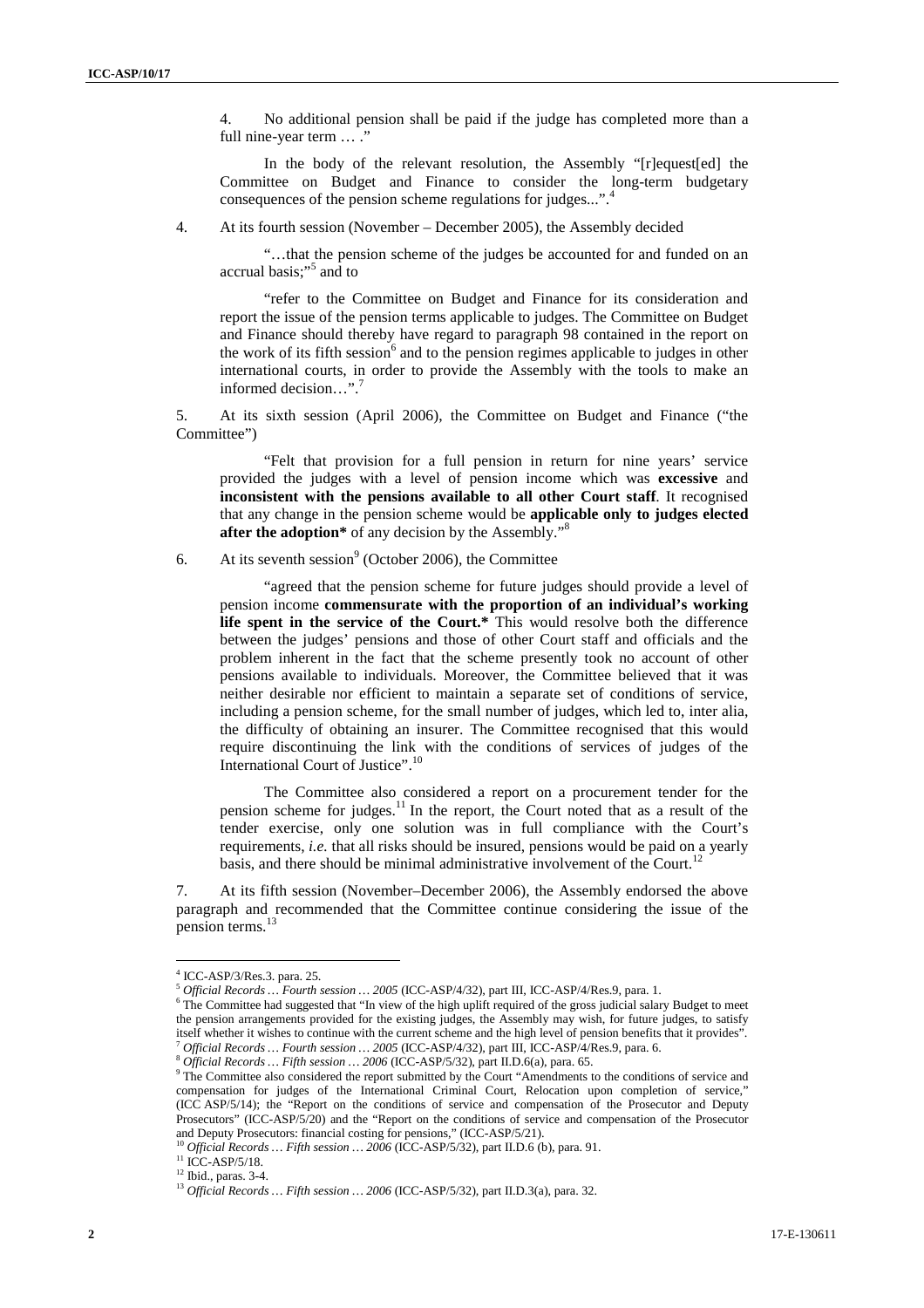8. At its eighth session (April 2007), the Committee put forward specific recommendations:

"Bearing in mind that most judges would have had earlier professional careers and opportunity to accrue pension entitlements and that the Court's pension scheme was non-contributory, the Committee recommended that the level of pension for future judges should be based upon 50 percent of the judges salary. Assuming a working life of 36 years in which pension entitlements would be accrued, and that a judge would normally serve for a period of nine years, the **Committee was of the view that for each year served as a judge, pension entitlement based upon 1/72nd of salary should accrue\*** […]".<sup>14</sup>

9. The Committee

"also felt that the pension scheme for future judges should take account of increasing life expectancy and noted that the retirement age of staff was 62. in view of this, the Committee recommended that the pension scheme for future judges should be amended to the effect that **payments commence at age 62\*** instead of  $60...$ ".<sup>15</sup>

10. The Committee further

"requested the Court to submit to the next session of the Committee a report for consideration by the Assembly at its sixth session containing draft amendments to give effect to the proposals".<sup>16</sup>

11. The Court duly submitted to the Committee's ninth session (September 2007) its draft amendments to the pension scheme regulations for judges of the Court. Article I provides:

"1. A judge who has ceased to hold office and who has reached the age of **sixtytwo (62)\*** shall be entitled during the remainder of his or her life, subject to paragraph 6 below, to a retirement pension payable monthly, provided that he or she has not been required to relinquish his or her appointment for reasons other than the state of his or her health.

The amount of retirement pension shall be determined as follows: For each year of service, the amount of the annual pension shall be  $1/72^{nd*}$  (one seventysecond) of the annual salary".<sup>17</sup>

12. At its ninth session (September 2007), the Committee

"…thanked the Court for its report on the pension scheme for judges, noted that the draft amendments to the pension scheme regulations for judges would result in considerable future savings and **recommended that the Assembly should approve the draft amendments to the pension scheme regulations for judges** of the International Criminal Court."<sup>18</sup>

13. Judges Cotte and Nsereko were elected at the  $2<sup>nd</sup>$  meeting of the Assembly's sixth session on, respectively, 30 November and 3 December 2007.

14. At that same  $2<sup>nd</sup>$  meeting, the Assembly

"decided, on the recommendation of the Bureau, that the judges elected during this session of the Assembly will **hold office subject to the terms and conditions of office to be adopted during the sixth session**.".<sup>19</sup>

<sup>\*</sup> Emphasis added.

<sup>14</sup> *Official Records … Sixth session … 2007* (ICC-ASP/6/20), vol. II, part B.1.II.F, para. 76.

<sup>&</sup>lt;sup>15</sup> Ibid., para. 77.

<sup>16</sup> Ibid., para. 78.

<sup>17</sup> Ibid., part B.2, annex III.

<sup>18</sup> Ibid., part B.2.II.F, para. 100.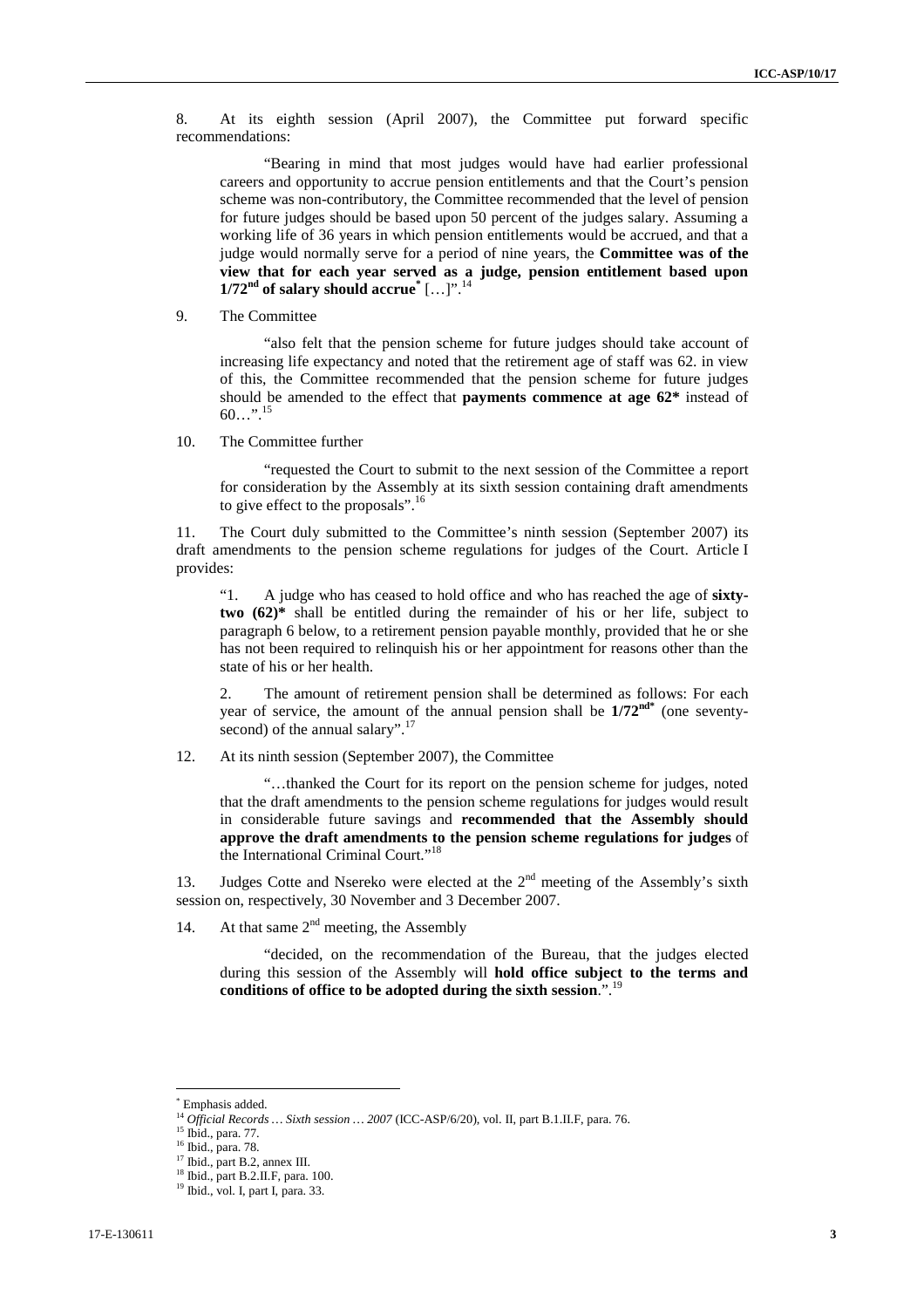15. At its  $7<sup>th</sup>$  plenary meeting, on 14 December 2007, the Assembly, having

"endorsed the recommendation of the Committee contained in paragraph 100 of its report that the pension scheme for judges be amended,"<sup>20</sup>

[…]

"adopted, by consensus, resolution ICC-ASP/6/Res. 6, by which it decided to amend the pension scheme regulations for judges of the Court, effective as of the sixth session of the Assembly".<sup>21</sup>

The Assembly further pointed out that the amendments would "thus apply to the judges elected at the sixth session".<sup>22</sup>

## **II. Arguments of the Court's Judges' Pensions Committee**

## **A. The Assembly's decision is inconsistent with general principles of law**

16. Retroactive laws are objectionable, on the general principle that they:

(a) negate the object of law as a guide for human conduct;

(b) divest individuals of vested interests in the sense that those individuals may have made decisions on the basis of the existing laws.

17. In *Black-Clawson Int. Ltd. V. Papierwerke Waldhof-Aschaffenburg* (1975), the British House of Lords held that:

"the acceptance of the rule of law as a constitutional principle requires that a citizen, before committing himself to any action, should be able to know in advance what are the legal consequences that will flow from it".<sup>23</sup>

18. A century earlier, in the landmark decision of *Phillips v. Eyre* (1870), the British Court of Exchequer had stated:

"Retrospective laws are no doubt, prima facie, of questionable policy, and contrary to the principle that legislation by which the conduct of mankind is to be regulated ought, when introduced for the first time, to deal with future acts, and ought not to change the character of past transactions carried on upon the faith of the then existing law".<sup>24</sup>

19. The rule against retroactive legislation can only be circumvented by express legislative language.<sup>25</sup> Since the amended regulations are silent as to when they are to enter into force, the general presumption that they are prospective and not retrospective should apply.

## **B. The application of the amended regulations to Judges Cotte and Nsereko is inconsistent with the Assembly's general practices**

#### **1. Expectations created by other Assembly and United Nations practices**

20. Most amending provisions to Assembly instruments do not take effect until adoption. For example:

<sup>&</sup>lt;sup>20</sup> Ibid., part II, para. 19.

<sup>21</sup> *Official Records … Sixth session … 2007* (ICC-ASP/6/20), vol. II, part B.1.II.F, para. 44.

 $22$  Ibid., para. 19.

<sup>&</sup>lt;sup>23</sup> United Kingdom, House of Lords, *Black-Clawson Int. Ltd. V. Papierwerke Waldhof-Aschaffenburg*, 5 March 1975, [1975] A.C. 591, p. 638.

<sup>24</sup> United Kingdom, Court of Exchequer Chamber, *Phillips v. Eyre*, 23 June 1870, (1870-1871) 6 L.R.Q.B. 1, p. 23. <sup>25</sup> As *Phillips v. Eyre* indicates: "Accordingly the court will not ascribe retroactive force to new laws affecting rights, unless by express words or necessary implication it appears that such was the intention of the legislature." *Idem.*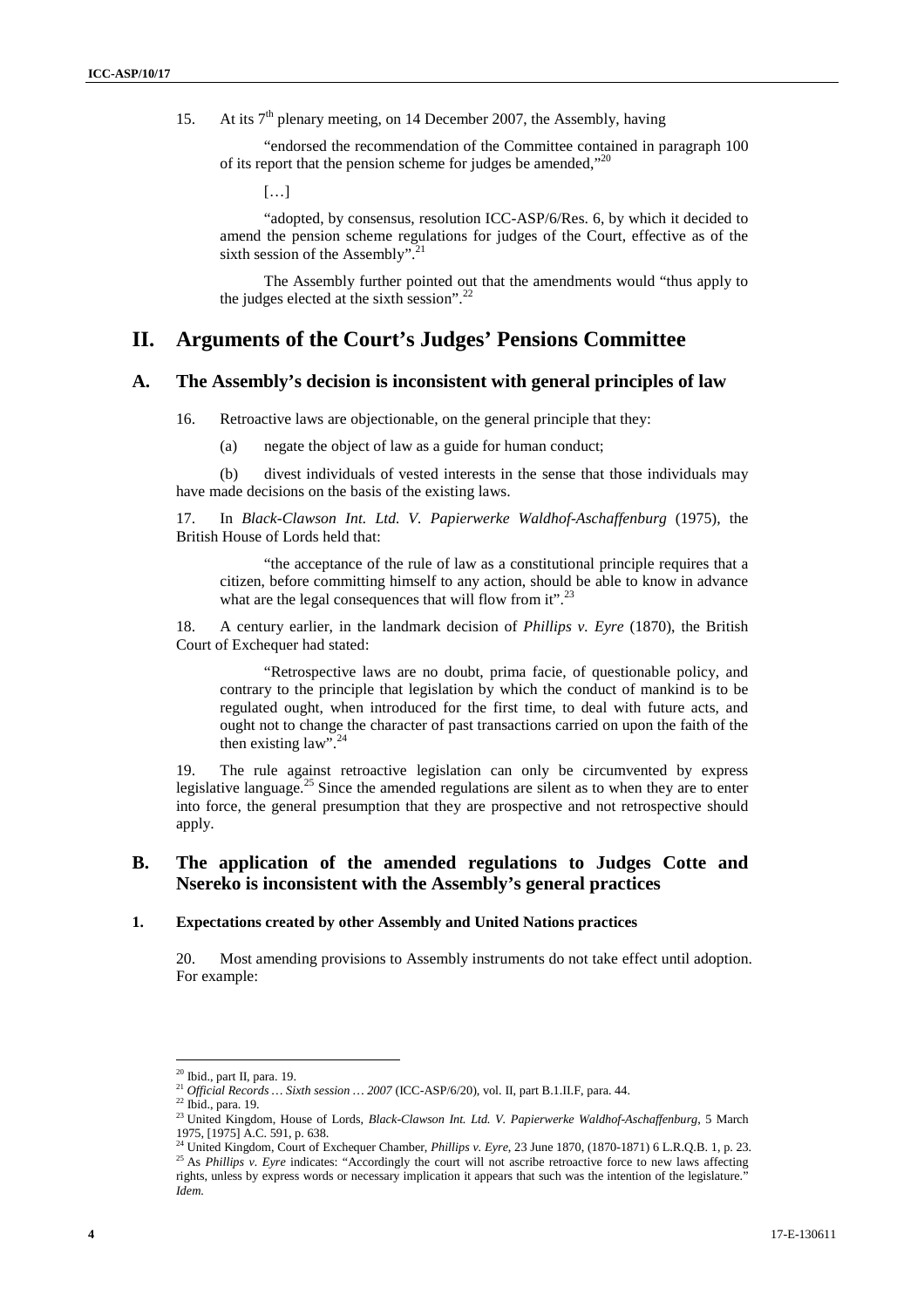(a) The amended Conditions of Service were deemed to "enter into force upon the adoption of this document by the Assembly";  $^{26}$ 

(b) Amendments to the Assembly's Rules of Procedure "shall enter into force upon adoption by a two-thirds majority of the members of the Assembly"; $^{27}$ 

(c) A decision by the Assembly on its own initiative to adopt new rules "shall become effective as of the day on which the Assembly of State Parties takes that decision";<sup>28</sup>

(d) The Court's Staff Regulations state that amendments shall be made "without prejudice to the acquired rights of staff members."<sup>29</sup>

21. United Nations practice is instructive as the Conditions of Service were modelled on those of the International Court of Justice (ICJ), the Organization's principal judicial organ.

Amendments to Pension Scheme Regulations for ICJ Judges passed on 18 December 1998 entered into force on 1 January 1999; $^{30}$ 

United Nations Joint Staff Pension Fund Regulations provides that amendments "shall enter into force as from the date specified by the General Assembly but without prejudice to the rights and benefits acquired through contributory service prior to that date $\cdot$ <sup>31</sup>

#### **2. Expectations created by the way the Assembly applied the conditions of service for judges**

22. It is reasonable to extend the approach to part-time judges' pensions by analogy to cover a newly elected replacement judge (once elected, they are entitled to the pension benefits in force).

23. A provision in previous versions of the Conditions of Service that apply to part-time judges provides: "once they are called to serve as a full-time judge, the pension benefit provisions of a full-time judge will be applicable".<sup>32</sup>

24. Although this provision is no longer explicit in the Conditions of Service in force today, the Assembly maintains this provision elsewhere in ICC-ASP/3/Res.3 by noting that part-time judges "shall be entitled to receive a retirement pension at the end of their term of office, prorated to the length of time that they have served on a full-time basis".<sup>3</sup>

25. In Judge Nsereko's case, a provision of the initial Conditions of Service providing that judges with a net income below  $\epsilon$ 60,000 are to be given a supplemental allowance was applied. For this purpose, Judge Nsereko was considered to belong to the category of judges in office prior to the adoption of the amended regulations.

## **C. The Assembly's decision is inconsistent with the Court's statutory framework**

#### **1. Regulation 9(2) of the Regulations of the Court**

26. Regulation 9(2) of the Regulations of the Court provides:

"The term of office of a judge elected to replace a judge whose term of office has not expired shall commence **on the date of his or her election**…"

<sup>28</sup> Assembly of States Parties, *Financial Regulations and Rules*, 21 November 2008, ICC-ASP/7/5, reg. 113.2(c).

<sup>26</sup> *Official Records … Third session … 2004* (ICC-ASP/3/25), part III, ICC-ASP/3/Res.3, annex, art. XII.1.

<sup>27</sup> Assembly of States Parties, *Rules of Procedure of the Assembly of States Parties*, Rule 73-74.

 $^{29}$  Assembly of States Parties, "Staff Regulations for the International Criminal Court", 12 September 2003, ICC-ASP/2/Res.2, annex, reg. 12.1.

<sup>&</sup>lt;sup>30</sup> United Nations Secretary General, "Conditions of service and compensation for officials other than Secretariat officials", 12 March 2003, A/C.5/57/36, para. 5.<br><sup>31</sup> United Nations, "Regulations, Rules and Pension Adjustment System of the United Nations Joint Staff Pension

Fund", 1 January 2009, art. 49.

<sup>32</sup> *Official Records … Second session … 2003* (ICC-ASP/2/10)*,* part III.A., para. 13.

<sup>33</sup> *Official Records … Third session … 2004* (ICC-ASP/3/25), part III, ICC-ASP/3/Res.3, para. 24.